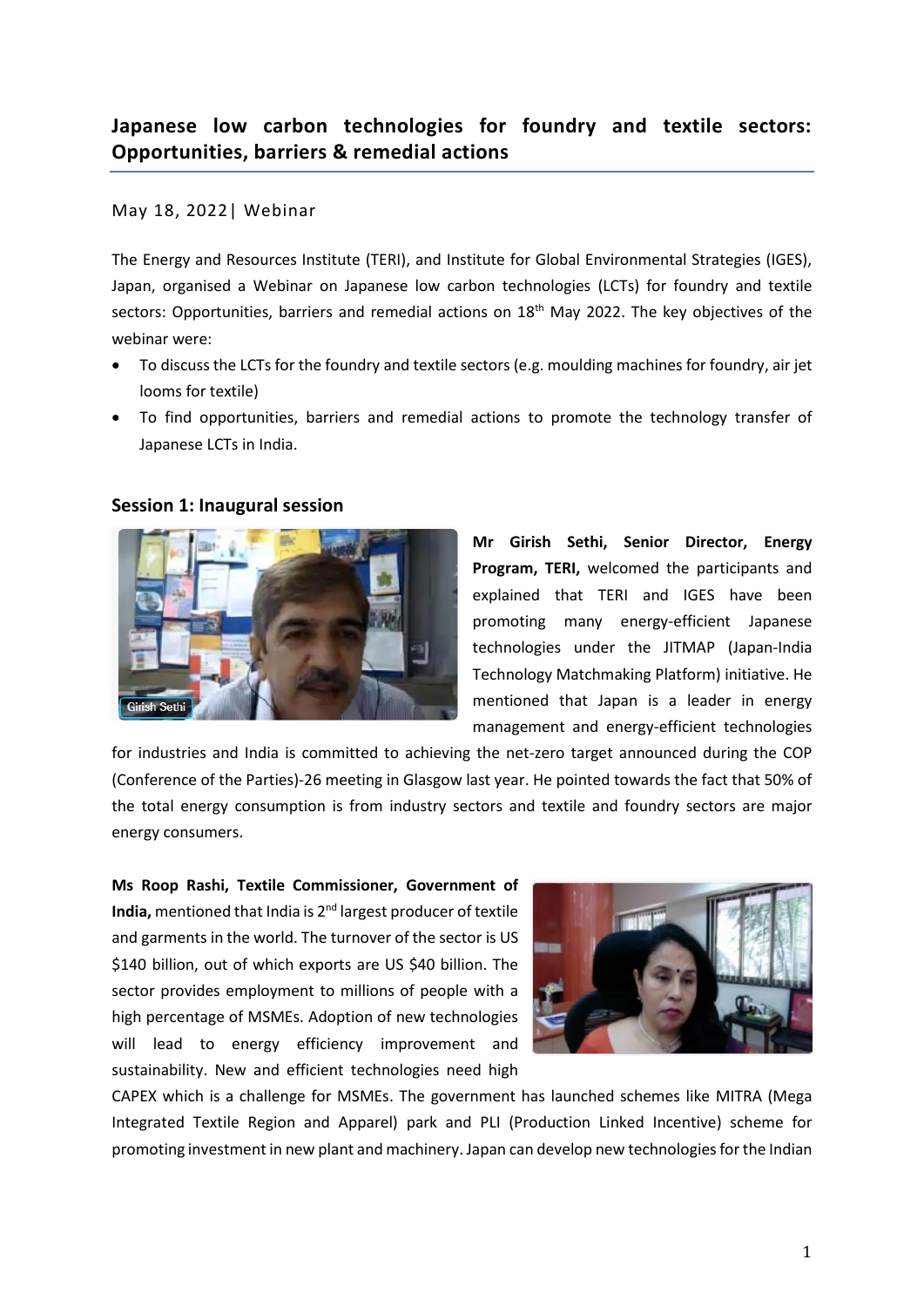market, which is cost-sensitive. Development of pilot projects as well as model cost-benefit analysis will motivate industries to adopt new technologies.



**Mr Toshinori Hamaguchi, Programme Manager, IGES** made a detailed presentation on JITMAP activities. JITMAP was launched in July 2016 with the support of MOEJ (Ministry of the Environment, Japan) to promote LCTs transfer and diffusion in India. To match Japanese manufacturers to Indian businesses, a number of workshops/seminars have been organised. Additionally,

activities like feasibility studies, training of trainers and meetings with different stakeholders have been conducted. So far, the platform has facilitated more than 80 interactions (feasibility studies, awareness workshops, training of trainers, etc.) between Indian and Japanese businesses. He presented case studies of two activities undertaken under the platform on compressed air and steam management system.

## **Session 2: Background presentations**

**Mr Prosanto Pal, Associate Director, Industrial Energy Efficiency Division, TERI** presented the results of a pilot study conducted among textile and foundry industries in the Ahmedabad cluster. Out of 2.8 million looms installed among textile units in India, only 5% are automatic high-speed types. Adoption of automatic looms in place of conventional looms will increase the productivity by upto 5 to 5.5 times. The adoption of automatic air jet looms can be accelerated with technical modifications to suit Indian MSMEs. Moulding is a highly labour intensive activity in non-mechanised foundries in India. The use of Japanese moulding machines requires high capital investment. There is scope for accelerated adoption of the technology in India if the capital cost can be brought down along with some technical modifications. Other barrier to increased adoption of Japanese technology are lack of awareness of full benefits amongst users, inadequate service network and lack of availability of skilled operators. Make in India will reduce the capital investment while JITMAP could help in awareness creation. The technology suppliers should strengthen the service network and help in establishment of operator training centres.

**Mr Yogesh Pawar, Sales Manager, Sinto Bharat Manufacturing Pvt. Ltd.** made a presentation of their moulding machines for foundries. The automatic moulding machine has advantages like increase in production capacity, reduction in labour cost, better and uniform mould strength and overall improvement in quality of castings. Automatic sand mixer with sand tester avoids sand wastage by promoting reuse. He explained their new automatic moulding machine provides single platform for making both the halves of mould (cope and drag), requires less compressed air and gives uniform hardness and finish which reduces rejections. Other advantages dust free environment, lower noise levels and overall better work environment. He also gave insights of Horizontal Parting Aeration Sand Filling Flaskless Moulding Machine (Model FBO-N) which can make upto 200 moulds per hour.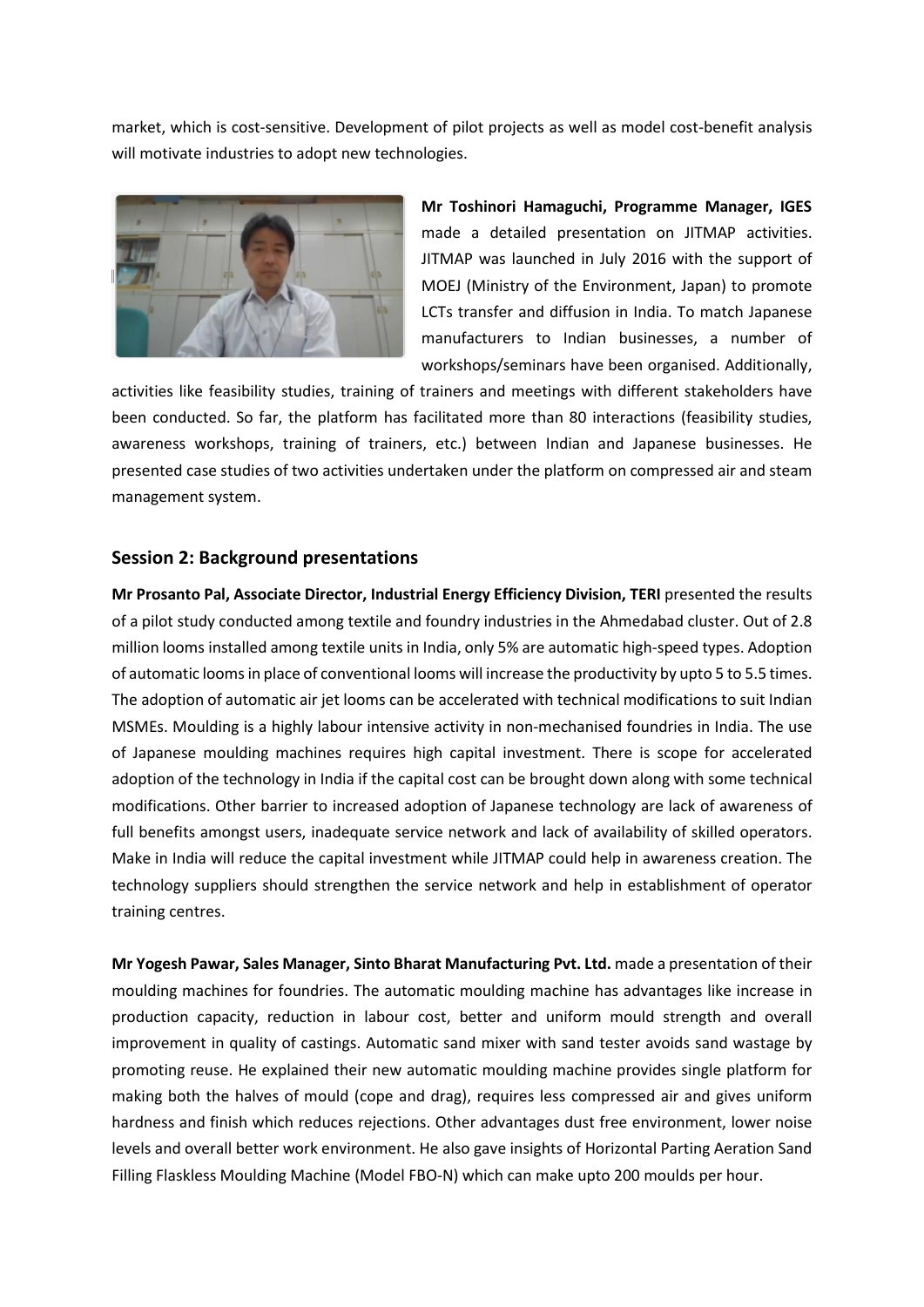

**Mr Varishensagar Shah, Sagar Group of Companies** presented about the Toyota air jet loom technology. The latest version of Totota air jet loom consumes 20% less air. Air pressure requirement is also reduced by 10-20%. New advancements like automatic adjust of the air pressure and little or no human intervention are other advantages of the technology. He presented a case study about the new software and how it helps

to reduce the air pressure and quantity. He also briefed about how hybrid E-shed technology help achieve high speed by improving parts and shedding angle when maximum 8 shafts are used.

**Mr Ghanshyam Sutar, Tsudakoma India** made a presentation on their airjet looms. The latest Tsudakoma machines has neo valve system integrated with auxiliary main nozzle which reduced air consumption by 20%. These machines have valve arrangement close to sub nozzle along with new manifold to monitor air passage. Operating time of these machines can be tracked though the AJC S+ software.



He presented case study on air saving comparison between older and new machines.

#### **Session 3: Panel discussion**

A panel discussion was arranged to address the opportunities and barriers to adopting these technologies in textile and foundry industry.



The session was chaired by **Dr. Satoshi Kojima, Programme Director, Kansai Research Centre, IGES**. The panelist were asked to give their perspectives on challenges/barriers to adoption of Japanese technologies.

**Mr Sanjeev Arora, Reliance Industries,** spoke about the need to improve the connection between Japanese OEM (Original Equipment Manufacturer) and the Indian customer. Training centres could be established near textile clusters for training of operators of these machines. Knowledge sharing platforms could be strengthened which would encourage more MSMEs to adopt the new technologies. Collaboration with technical research institutes would help in knowledge sharing.